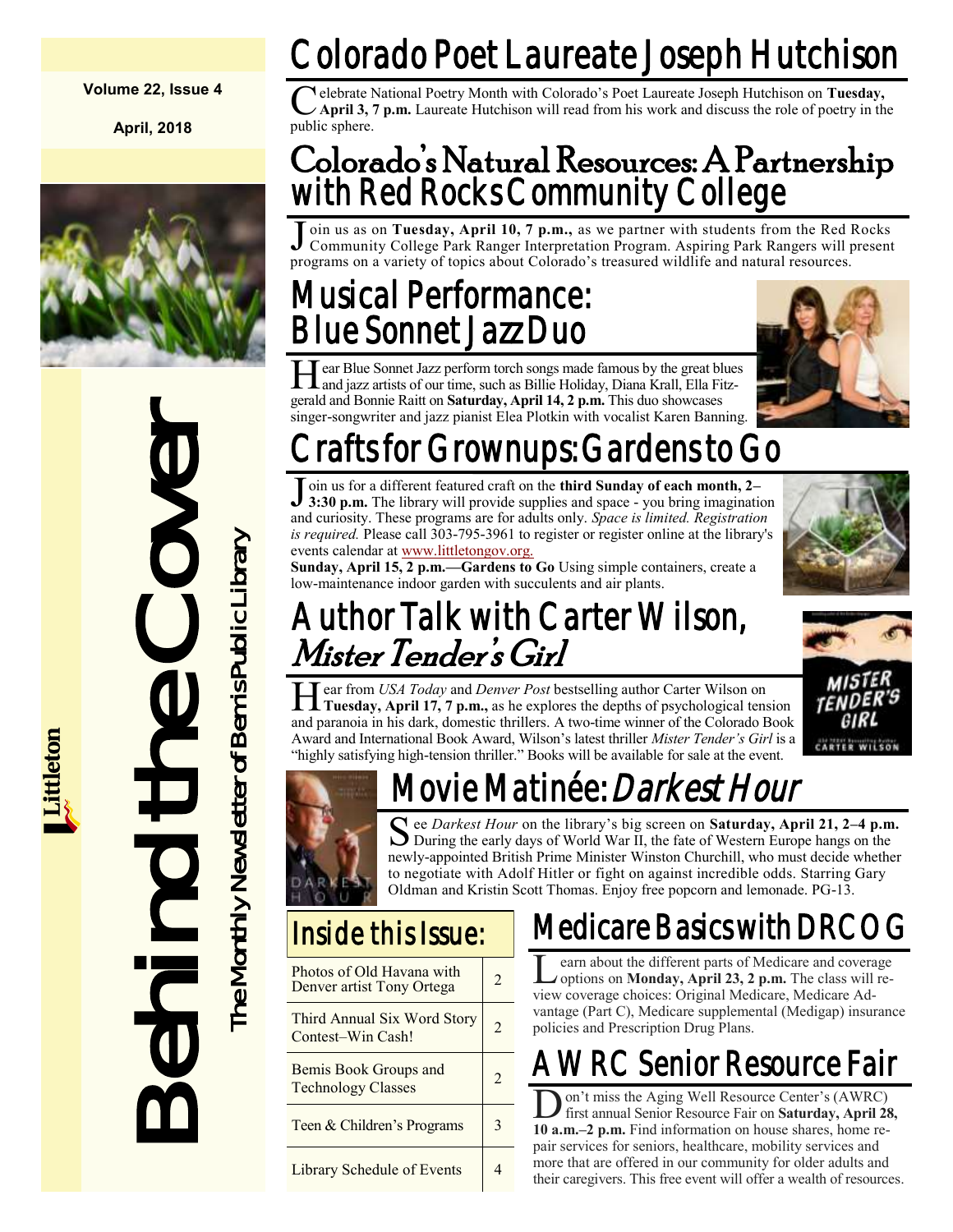### Photos of Old Havana with Denver artist Tony Ortega

E xplore Old Havana through the photography and stories of Tony Ortega, winner of the Governor's Award for Excellence in the Arts, on **Tuesday, April 24, 7 p.m.** Ortega, associate professor at Regis University, celebrates the richness of the Cubano culture and traditions through his artwork.

#### Third Annual Six Word Story Contest– Win Cash!

One story. Six words. Good luck!

E rnest Hemingway wrote a famous six word story: "For Sale: baby shoes, never worn." Now it's your turn. Enter the third annual shoes, never worn." Now it's your turn. **Enter the third annual Bemis Public Library's Six Word Story Contest, between April 15 and May 15** and you could win a cash prize! Nine cash prizes will be

given out to winners in three age categories: Adult (age 19+), Teen (age 12-18), and Children (age 6-11). Fifty dollars will be awarded to the first place winner in each age category, thirty dollars to the second place winner and twenty dollars to the third place winner. Enter at the library or online at [bemis.ent.sirsi.net.](https://bemis.ent.sirsi.net/client/en_US/default/)

#### **Six Word Story Contest Rules**

- Story must contain only six words.
- Story must be your original work.
- Story may contain only one contraction, such as I'm or can't.
- Each contestant may submit up to three six word stories.
- Stories must be submitted by May 15, 2018
- Entries must include contestant's full name and telephone number. By entering the Six Word Story Contest,
- you give the Bemis Public Library rights to post your story and name in the library's media outlets.

Entries will be judged by award-winning author Mark David Gerson. Gerson is the author of 15 books and has conducted writing workshops throughout the United States. **Winners will be announced at our Summer Reading Kick-Off event on Tuesday, May 29, 10 a.m.** at the library. *One story. Six words. Good luck!*

## Book Groups at Bemis

 $\mathbf{W}$  a group that suits your interests and join us for some stimulating discussions.

#### **Senior Book Club**

**First Monday of each month at 2 p.m. Apr. 2:** *American Housewife*

by Helen Ellis

Meet the women of *American Housewife*: they wear lipstick, pearls and sunscreen, even when it's cloudy. They casse-



role. They pinwheel. And then they kill a party crasher, carefully stepping around the body to pull cookies from the oven. These 12 delightfully demented stories are a refreshing and wicked answer to the question, "What do housewives do all day?"

#### **May 7:** *Tender is the Night*

by F. Scott Fitzgerald Set on the French Riviera in the late 1920s, *Tender Is the Night*  is the tragic romance of the young actress Rosemary Hoyt

and the stylish American couple Dick and Nicole Diver.

#### **Monday Evening Book Group**

**Third Monday of each month at 7 p.m. Apr. 16:** *The Butterfly Sister*

by Amy Gail Hansen After a disastrous semester, Ruby returns home to tend her wounds. The delivery of a mysterious suitcase forces her to face her

**BUTFELFLY SISTER** 

demons. The suitcase belongs to an acquaintance from college who has gone missing. Ruby begins investigating the girl's disappearance, a search that quickly splashes over its margins into her own life. **May 21:** *The Man Who Spoke Snakish*

by Andrus Kivirähk In this imaginative story set in a fantastical version of medieval Estonia, a boy is tasked with preserving ancient traditions in

the face of modernity. The boy, Leemet, lives with his hunter-gatherer family in the forest and is

the last speaker of the ancient tongue of snakish, a language that allows its speakers to command all animals.

### Technology Classes

Bemis has 24 Internet access computers on the lower level of the library, plus another seven located in the Children's Room for use by our patrons in fifth grade and younger. Free Wi- Fi is



available throughout the library.

We also offer free computer and Internet classes on a regular basis. To learn about or register for an upcoming class and/or group use of our computer lab, call the library at 303-795-3961. You also may register for classes online through the Library Main Calendar at [www.littletongov.org.](https://www.littletongov.org/city-services/city-departments/bemis-library/library-events-calendar/-selcat-157/-curm-4/-cury-2018) **Classes are held from 9:30–11 a.m.**

 **Mon., April 2: iPhone Tips & Tricks** Get the most out of your Apple device. Find out how to customize settings and make your iPhone work for you. We'll go over Spotlight Search, Siri, the Control Center and more. *Registration required*.

**Prerequisites:** iPhone Basics class (or equivalent knowledge of Apple devices) and iPhone with iOS 10 or 11 installed. Call the library if you have questions about which iOS software you have.

- **Mon., April 9: Intro to Goodreads** Do you keep forgetting the books you've read? Want to find new books you'll love? Goodreads is a website you can use to do all of the above. We'll create an account, start tracking books we've read in the past, explore lists, genres and following authors. *Registration required.* **Prerequisites:** Computer basics (familiarity with keyboard and mouse), Internet basics (know how to navigate a web browser) and an active email account*\**.
- **Mon., April 23:Social Media Crash Course** Get a quick overview of three popular social media sites: Facebook, Twitter and Instagram. We'll create an account on each site then discuss what each is best used for, how to create posts and how to interact with others. *Registration required.*
- **Prerequisites:** Computer basics (familiarity with keyboard and mouse) and an active email account*\**.

*\* Call the library if you need assistance setting up an email account.*

 **Mon., April 30: Writing a Resume with MS Word**

Learn how to use MS Word's formatting tools to create a resume. We'll cover special formatting, line breaks, inserting symbols, changing margins and saving documents as PDFs. *Registration required.*

**Prerequisites:** Computer basics (familiarity with keyboard and mouse) and MS Word basics (used the program before).

 **One-on-One Technology Help: Wednesdays, 1:30–3 p.m.**

*Registration required for one-on-one appointments.* Sign up for a 30-minute individualized tech appointment with a librarian to get help with anything from Smart-phones and Tablets to signing up for an email address.

 **Open Computer Lab: 9:30–11 a.m.** *Every* **Thursday morning.** *No registration required.*

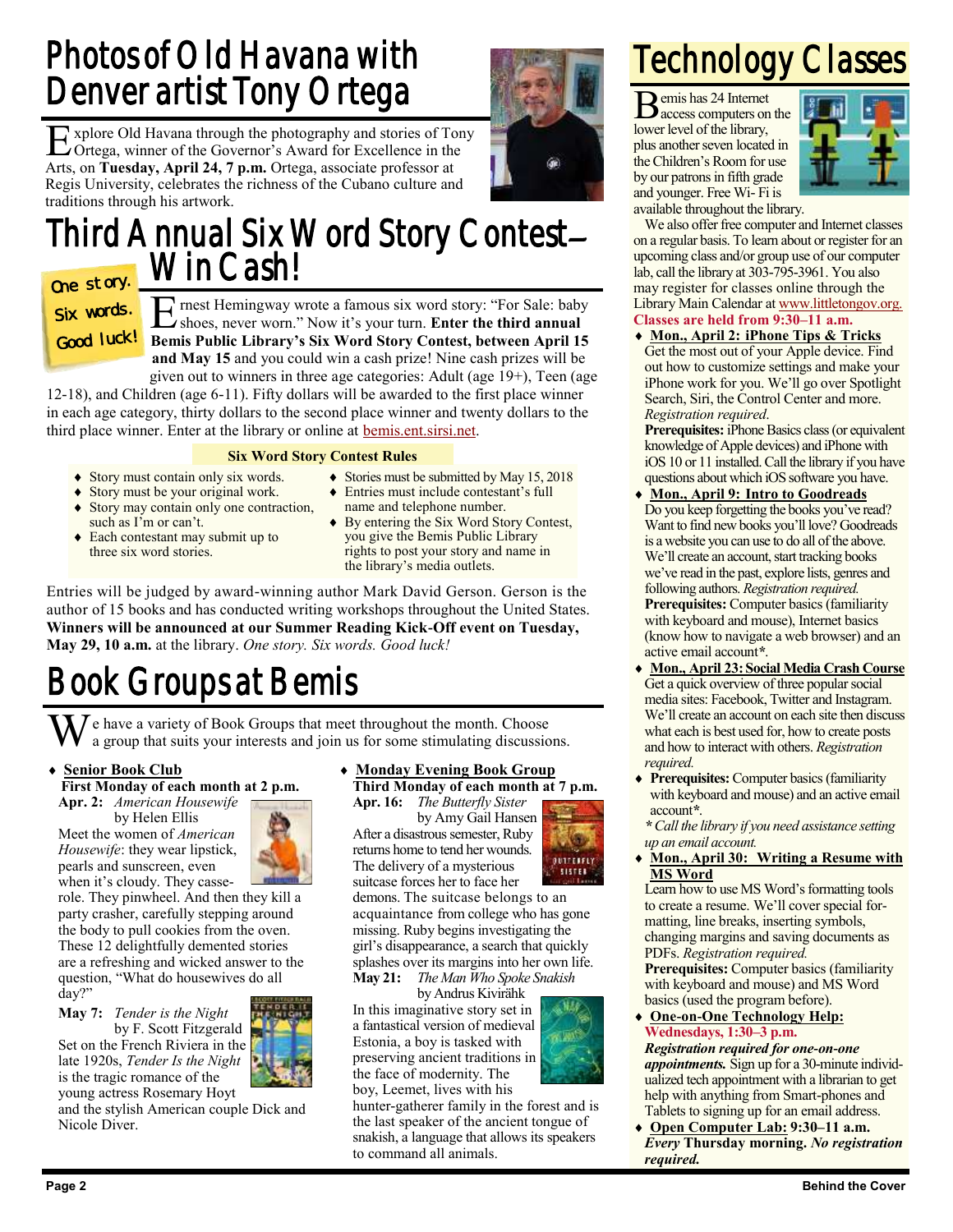

F or more information, call the library at 303-795-3961 and ask for the Teen Deck or send an email to [libem@littletongov.org.](mailto:libem@littletongov.org.)

 **Teen Movies First Saturday of the month @ 2 p.m. Apr. 7:** *Thor: Ragnarok,* P-13



**May 5:** *Jumanji: Welcome to the Jungle,* PG-13 **Teen Advisory Group** 

**(TAG) Fourth Friday of the month @ 3:30 p.m. Apr. 27 and May 25**

### Board Game Friday

Play board games in the library after-hours<br>on Friday, April 13, 4–7:30 p.m.\* Each on **Friday, April 13, 4–7:30 p.m.\*** Each month we'll feature a new game although all of our board games will be available to play. Snacks will be provided.

**\****This is an after-hours event. Participants must arrange for a ride home at 7:30 p.m. No registration required.*



#### Poetry Zine Workshop

I mprove your writing skills and help us<br>create a unique collection of poetry and **I** mprove your writing skills and help us art about what it means to be yourself on **Sunday, April 29, 2–4:30 p.m.** Finished poems will become part of our first annual poetry zine on the Teen Deck! *Space is limited and registration is required. To register, call the library at 303-795-3961 or email [libem@littletongov.org.](mailto:libem@littletongov.org.)*

#### New Teen Deck Stuff!

 $\overline{I}$  e have new activities and gadgets on the Teen Deck including an art station, music station, remote-controlled devices, robots kits, VR and more. Our new craft activity pack has all the supplies you need to make some cool stuff, including duct tape, beading, calligraphy and more. Stop by and check out all the fun stuff to do on the Teen Deck.

# Children's Programs

# ne Book 4 Colorado

T his statewide effort provides every four-year-old in Colorado with a copy of the same book, helping to instill a love of reading in Colorado youngsters. To ensure school readiness, it is critical that preschoolers have frequent and routine access to books and that they be read to consistently.



**Bemis will be distributing books April 9–23** to every four-year-old. Stop by the Children's Room and request your copy.

# **Bodies at Bemis**

J oin us on **Saturday, April 14, 11–11:30 a.m.** for music, movement, games and fun. For children ages 2–6 and their caregivers.





## Dads and Donuts

C alling all Dads, grandpas and uncles! Bring your lit (ages 1-5 with caregivers) for a fun story time with and donut treats on **Saturday, April 21, 10–10:30 a.m.** alling all Dads, grandpas and uncles! Bring your little ones in  $\angle$  (ages 1-5 with caregivers) for a fun story time with juice, coffee

# El Día de los Niños/El Día de los Libros

C elebrate Children's Day/ Book Day at Bemis<br>
on Monday, April 30, 1–2 p.m. We will<br>
explore books and music from different cultures elebrate Children's Day/ Book Day at Bemis on **Monday, April 30, 1–2 p.m.** We will and make a craft or two from around the world. For children ages 3 and up. *Reservations required.*  Call 303-795-3961 and ask for the Children's Room beginning April 16 to sign up.



# ngoing Programs

- **All Together Now Story Time: Monday at 9:30 & 10:30 a.m. and Wednesday at 4 p.m.** Thirty minutes of stories, songs and activities. For children of all ages, but children under age 3 *must* attend with an adult. *Optional extended playtime immediately following Monday sessions.*
- **Story Box: Ages infant–36 months Tuesday at 9:30 & 10:30 a.m., Wednesday at 10 a.m. and Friday at 9:30 a.m.**



Thirty minutes of stories and songs for children and a caring adult to introduce the joy of rhythm, rhyme and reading. Optional extended playtime on the 2<sup>nd</sup> and 4<sup>th</sup> *weeks of the month. Space is limited; free tickets available at the Children's Desk or by calling 303-795-3961 the morning of the session.*

- **Bounce Along with Baby: Ages 0–18 months & their caregivers, Wednesday at 11 a.m.** Join us for rhymes, songs, baby sign language, stories and fun. Siblings are welcome.
- **Preschool Story Time: Ages 3 and older, Thursday & Friday at 10:30 a.m.** Thirty minutes of stories, songs and activities with a puppet show the first week of the month.
	- **Ready, Set, BUILD! Lego Club: For kids in grades K–5**



- **Saturday, April 7 at 2 p.m.** You bring creativity and we'll provide the Lego bricks. *Registration begins one week in advance.*
- **Paws to Read: For kids in grades K–5, Saturday, April 14, 10 a.m.–noon** Kids are able to practice reading to a furry friend. Call 303-795-3961 to register for a 20-minute spot. *Presented by Denver Pet Partners*  and *The Delta Society.*



 **Bemis Library Dial-a-Story:** Your child can listen to a story anytime by calling 303-795-3960. Enjoy a new story or an old favorite.